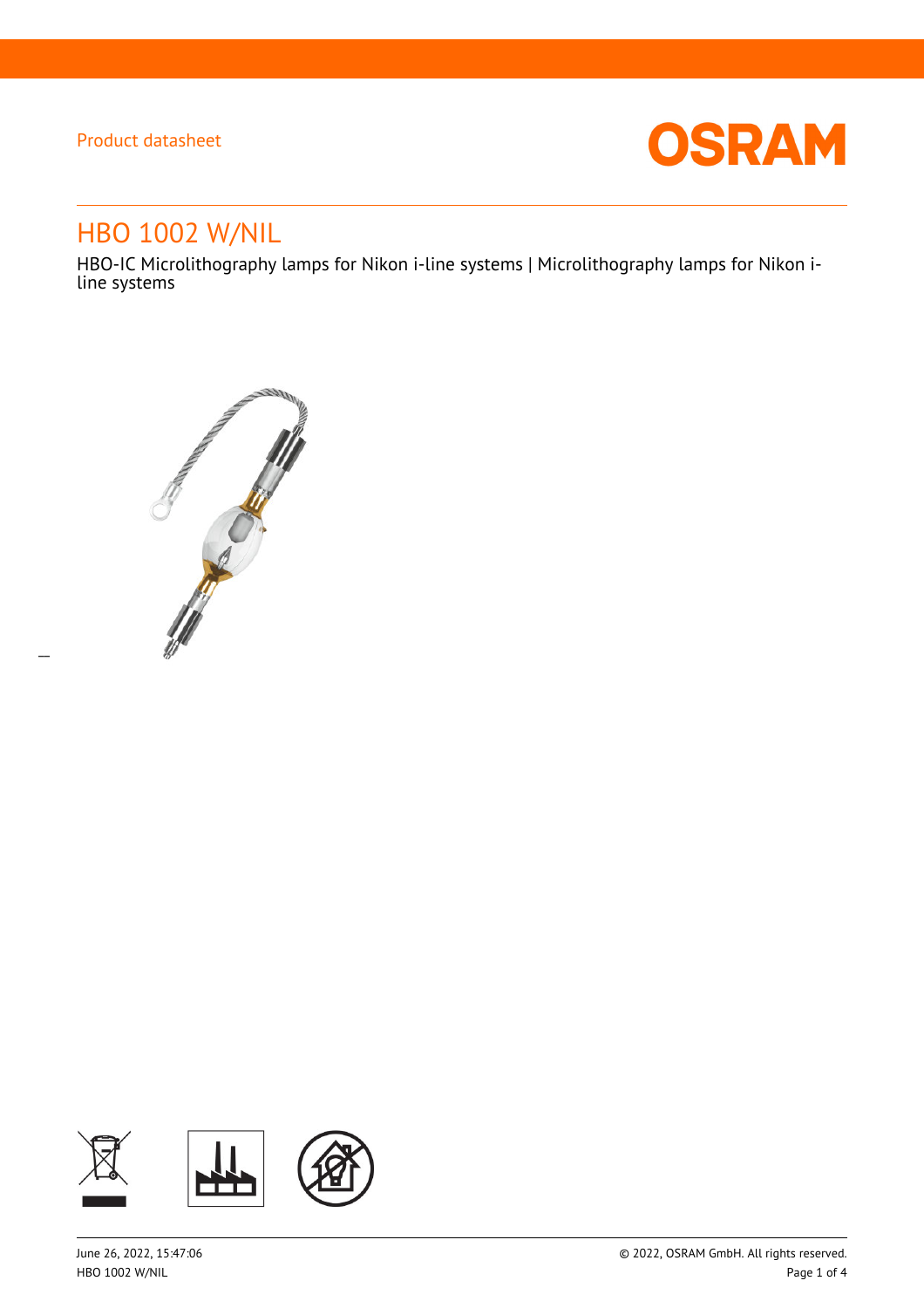### Technical data

### **Electrical data**

| Nominal voltage        | 27.1V             |
|------------------------|-------------------|
| <b>Nominal current</b> | 25.8 A            |
| Type of current        | DC                |
| Rated wattage          | 750.00 W          |
| Nominal wattage        | 750.00  1000.00 W |

### **Dimensions & weight**



| --- |  |
|-----|--|
|     |  |
|     |  |
|     |  |

| <b>Diameter</b>        | 29.0 mm          |
|------------------------|------------------|
| Length                 | 190.0 mm         |
| <b>Mounting length</b> | 168.0 mm         |
| Electrode gap cold     | $3.0 \text{ mm}$ |

### **Additional product data**

| <b>Product remark</b> | Lamp suitable for pulsed operation between |
|-----------------------|--------------------------------------------|
|                       | 7001000 W                                  |

### **Capabilities**

| <b>Burning position</b><br>Other |  |
|----------------------------------|--|
|----------------------------------|--|

1) Anode underneath

#### **Environmental information**

| Information according Art. 33 of EU Regulation (EC) 1907/2006 (REACh) |                                               |  |
|-----------------------------------------------------------------------|-----------------------------------------------|--|
| Date of Declaration                                                   | 24-06-2022                                    |  |
| <b>Primary Article Identifier</b>                                     | 4050300461427   4050300461403   4008321474032 |  |
| Candidate List Substance 1                                            | Lead                                          |  |
| CAS No. of substance 1                                                | 7439-92-1                                     |  |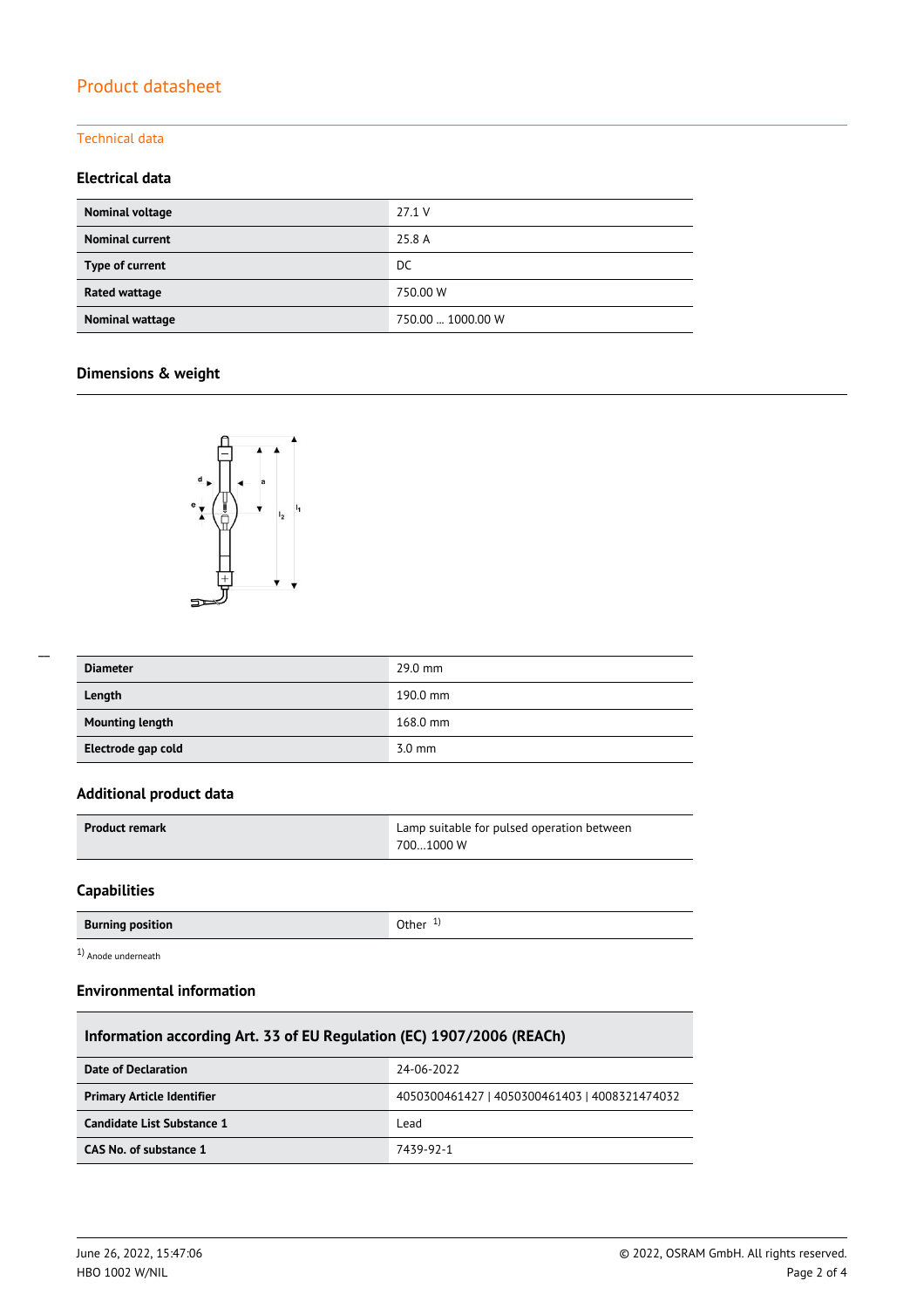| <b>Safe Use Instruction</b>      | The identification of the Candidate List substance is<br>sufficient to allow safe use of the article. |
|----------------------------------|-------------------------------------------------------------------------------------------------------|
| Declaration No. in SCIP database | a26110e2-bfaa-414e-a23a-66ef049262ec I<br>6B6A843C-4C31-4245-A669-C55C9F941FC5                        |